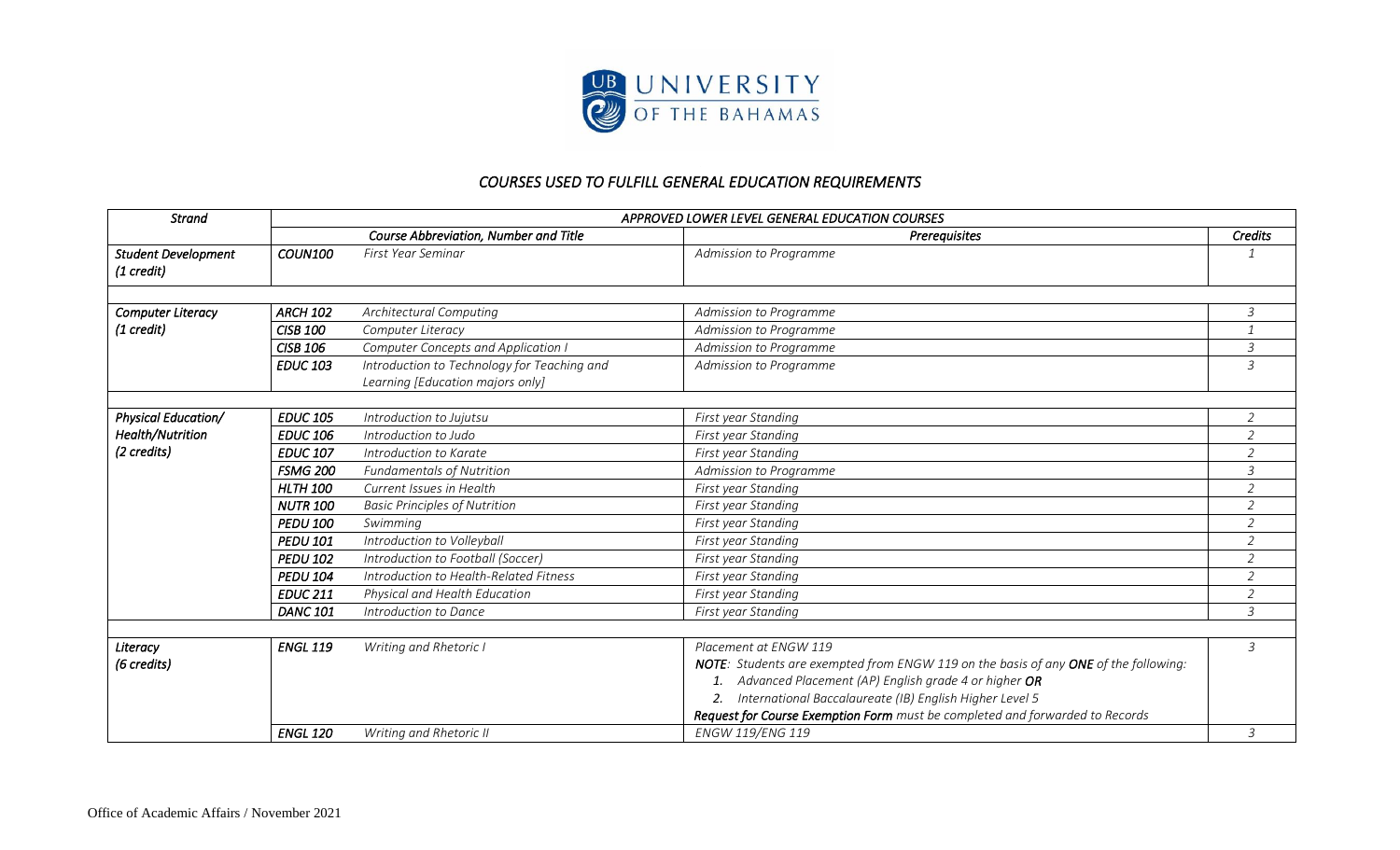| <b>Strand</b>          | APPROVED LOWER LEVEL GENERAL EDUCATION COURSES |                                                        |                                                                                     |                |  |
|------------------------|------------------------------------------------|--------------------------------------------------------|-------------------------------------------------------------------------------------|----------------|--|
|                        |                                                | Course Abbreviation, Number and Title                  | Prerequisites                                                                       | Credits        |  |
| Numeracy               | <b>MATH 163</b>                                | Finite Mathematics (for non-Science and non-           | MATH 140 or Placement at MATH 163                                                   | 3              |  |
| (3 credits)            |                                                | Technology majors)                                     |                                                                                     |                |  |
|                        | <b>MATH 167</b>                                | Pre-Calculus I - Algebra (for Mathematics, Science and | MATH 140 or Placement at MATH 167                                                   | $\mathfrak{Z}$ |  |
|                        |                                                | Technology majors)                                     | NOTE: Students are exempted from MATH 167 on the basis of the following:            |                |  |
|                        |                                                |                                                        | International Baccalaureate (IB) Mathematics Higher Level 4                         |                |  |
|                        |                                                |                                                        | Request for Course Exemption Form must be completed and forwarded to Records        |                |  |
|                        |                                                |                                                        |                                                                                     |                |  |
| Foreign Language       | <b>CHIN 103</b>                                | Introductory Chinese I                                 | First year Standing                                                                 | 3              |  |
| (6 credits of the same | <b>CHIN 104</b>                                | Introductory Chinese II                                | <b>CHIN 103</b>                                                                     | 3              |  |
| language)              | <b>CREO 103</b>                                | Introductory Haitian Creole I                          | First year Standing                                                                 | $\overline{3}$ |  |
|                        | <b>CREO 104</b>                                | Introductory Haitian Creole II                         | <b>CREO 103</b>                                                                     | 3              |  |
|                        | <b>FREN 102</b>                                | Introductory French for Hospitality and Culinary Arts  | First year Standing                                                                 | $\mathfrak{Z}$ |  |
|                        | <b>FREN 103</b>                                | Introductory French I                                  | First year Standing                                                                 | 3              |  |
|                        |                                                |                                                        | NOTE: Students are exempted from FREN 103 on the basis of any ONE of the following: |                |  |
|                        |                                                |                                                        | 1. BGCSE French grade "B" or "C" OR                                                 |                |  |
|                        |                                                |                                                        | 2. Advanced Placement (AP) French grade 'A', 'B' or 'C'                             |                |  |
|                        |                                                |                                                        | Request for Course Exemption Form must be completed and forwarded to Records        |                |  |
|                        | <b>FREN 104</b>                                | Introductory French II                                 | FREN 103 or Placement at FREN 104                                                   | $\overline{3}$ |  |
|                        |                                                |                                                        | NOTE: Students are exempted from FREN 104 on the basis of any ONE of the following: |                |  |
|                        |                                                |                                                        | BGCSE French grade "A OR<br>1.                                                      |                |  |
|                        |                                                |                                                        | 2. Advanced Placement (AP) French grade 'A', 'B' or 'C'                             |                |  |
|                        |                                                |                                                        | Request for Course Exemption Form must be completed and forwarded to Records        |                |  |
|                        | <b>SPAN 103</b>                                | Introductory Spanish 1                                 | First year Standing                                                                 | 3              |  |
|                        |                                                |                                                        | NOTE: Students are exempted from SPAN 103 on the basis of any ONE of the following: |                |  |
|                        |                                                |                                                        | 1. BGCSE Spanish grade "B" or "C" OR                                                |                |  |
|                        |                                                |                                                        | 2. Advanced Placement (AP) Spanish grade 'A', 'B' or 'C'                            |                |  |
|                        |                                                |                                                        | Request for Course Exemption Form must be completed and forwarded to Records        |                |  |
|                        | <b>SPAN 104</b>                                | Introductory Spanish II                                | <b>SPAN 103</b>                                                                     | 3              |  |
|                        |                                                |                                                        | NOTE: Students are exempted from SPAN 104 on the basis of any ONE of the following: |                |  |
|                        |                                                |                                                        | BGCSE Spanish grade "A OR                                                           |                |  |
|                        |                                                |                                                        | 2. Advanced Placement (AP) Spanish grade 'A', 'B' or 'C'                            |                |  |
|                        |                                                |                                                        | Request for Course Exemption Form must be completed and forwarded to Records        |                |  |
|                        | <b>SPAN 105</b>                                | Introductory Spanish 1 - Study Abroad                  | First year Standing                                                                 | 3              |  |
|                        | <b>SPAN 106</b>                                | Introductory Spanish II - Study Abroad                 | SPAN 103 or SPAN 105 or placement at SPAN 104 or SPAN 106                           | $\mathfrak{Z}$ |  |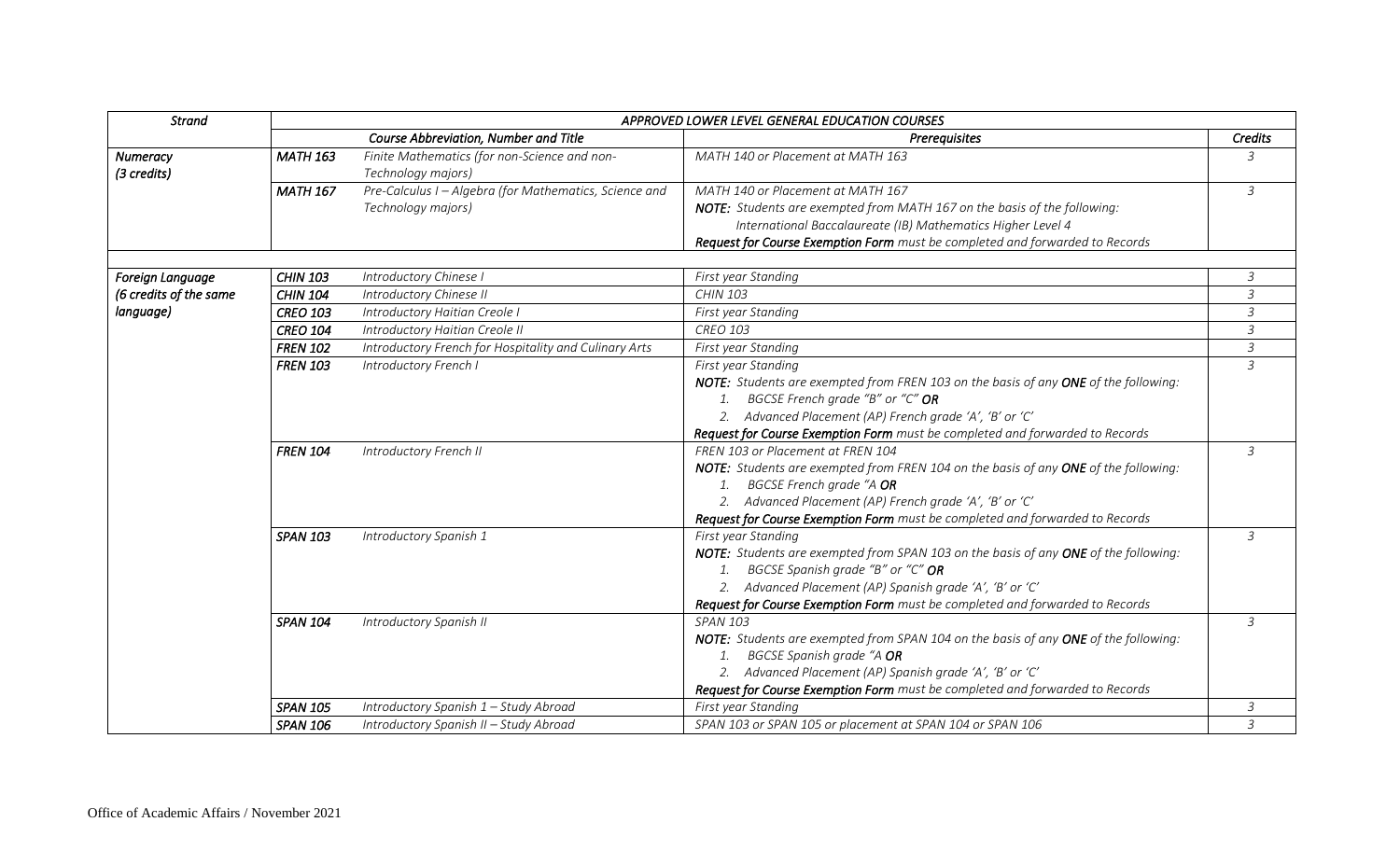| <b>Strand</b>                         | APPROVED LOWER LEVEL GENERAL EDUCATION COURSES |                                                          |                            |                |
|---------------------------------------|------------------------------------------------|----------------------------------------------------------|----------------------------|----------------|
|                                       |                                                | Course Abbreviation, Number and Title                    | Prerequisites              | Credits        |
| <b>Humanities</b><br>(HMNS 3 credits) | <b>ARTS 107</b>                                | Introduction to Bahamian and Caribbean Art               | First year Standing        | 3              |
|                                       | <b>ARTS 207</b>                                | Survey of Arts II                                        | First year Standing        | 3              |
|                                       | <b>COMM 107</b>                                | Introduction to Human Communication                      | First year Standing        | 3              |
|                                       | COMM <sub>150</sub>                            | Introduction to Mass Communication                       | First year Standing        | 3              |
|                                       | <b>COMM 211</b>                                | <b>Business Communication (for Business Majors only)</b> | ENG 120/ENGW 120           | $\overline{3}$ |
|                                       | <b>CREO 210</b>                                | Introduction to Haiti, It's People & Culture             | Second year standing       | 3              |
|                                       | <b>ENGL 108</b>                                | The Oral Tradition in Bahamian Literature                | First year Standing        | $\mathfrak{Z}$ |
|                                       | <b>ENGL 130</b>                                | Introduction to Creative Writing                         | First year Standing        | $\overline{3}$ |
|                                       | <b>ENGL 201</b>                                | Introduction to Theatre                                  | ENG 119/ENGW 119           | $\mathfrak{Z}$ |
|                                       | <b>ENGL 208</b>                                | <b>Bahamian Literature</b>                               | ENG 120/ENGW 120           | 3              |
|                                       | <b>ENGL 270</b>                                | Introduction to Acting                                   | ENG 120/ENGW 120           | $\overline{3}$ |
|                                       | <b>FILM 216</b>                                | Introduction to Film                                     | ENG 120/ENGW 120           | 3              |
|                                       | <b>LING 220</b>                                | Introduction to Sociolinguistics                         | ENG 120/ENGW 120           | 3              |
|                                       | <b>LING 225</b>                                | Talking Bahamian: From Bay Street to Bain Town           | ENG 120/ENGW 120           | $\mathfrak{Z}$ |
|                                       | <b>MUSI 103</b>                                | Introduction to the Music of The Bahamas                 | First year Standing        |                |
|                                       | <b>MUSC 201</b>                                | Survey of World Music                                    | ENG 119/ENGW 119           | 3              |
|                                       | <b>PHOT 101</b>                                | Introduction to Digital Photography                      | First year Standing        | 3              |
| <b>Social Sciences</b>                | <b>BUSL 255</b>                                | <b>Business Law I</b>                                    | <b>ENGW 120</b>            | 3              |
| (SOSC 3 credits)                      | <b>BKNG 256</b>                                | <b>Banking Law I</b>                                     | <b>ECON 212</b>            | 3              |
|                                       | <b>HIST 112</b>                                | History of The Bahamas I                                 | First Year Standing        | 3              |
|                                       | <b>HIST 113</b>                                | History of The Bahamas II                                | First Year Standing        | 3              |
|                                       | <b>POLI 113</b>                                | Government and Politics in The Bahamas                   | Admission to Programme     | $\mathfrak{Z}$ |
|                                       | <b>PSYC 100</b>                                | Intro to Psychology: Social Sciences Foundation          | First year Standing        | $\mathfrak{Z}$ |
|                                       | <b>PSYC 101</b>                                | Intro to Psychology: Natural Sciences Foundation         | First year Standing        | $\overline{3}$ |
|                                       | <b>PSYC 105</b>                                | Human Growth and Development                             | First year Standing        | $\mathfrak{Z}$ |
|                                       | <b>PUBA 201</b>                                | <b>Public Administration I</b>                           | Second year standing       | $\mathfrak{Z}$ |
|                                       | <b>SOCI 215</b>                                | Race and Ethnic Group Relations                          | SOS 111                    | $\mathfrak{Z}$ |
|                                       | <b>SOCI 218</b>                                | Sociology of Human Sexual Behaviour                      | Second year Standing       | 3              |
|                                       | <b>SOCI 111</b>                                | Introduction to Sociology                                | Admission to Programme     | 3              |
|                                       | <b>SOCI 100</b>                                | Introduction to Globalization                            | Admission to Programme     | 3              |
|                                       | <b>TOUR 100</b>                                | Introduction to Hospitality and Tourism                  | First year Standing        | $\mathfrak{Z}$ |
|                                       | <b>ASTR 242</b>                                | Modern Astronomy: Stars, Galaxies and Cosmology          | MATH 140 grade C or higher | 3              |
|                                       |                                                |                                                          |                            |                |
| <b>Natural Sciences</b>               | <b>AGRI 229</b>                                | <b>Agricultural Economics</b>                            | Second year Standing       | 3              |
| (NASC 3 credits)                      | <b>BIOL 109</b>                                | General Biology                                          | First year Standing        | $\mathfrak{Z}$ |
|                                       | <b>BIOL 116</b>                                | Ecology                                                  | First year Standing        | 3              |
|                                       | <b>CHEM 100</b>                                | Chemistry in the World Around Us                         | First year Standing        | $\mathfrak{Z}$ |
|                                       | GEOG 100                                       | Introduction to the Geography of The Bahamas             | First year Standing        | 3              |
|                                       | <b>MATH 168</b>                                | Pre-Calculus II: Trigonometry                            | MATH 140                   | 3              |
|                                       | <b>PHYS 101</b>                                | The Physics of Everyday Things I                         | First year Standing        | 3              |